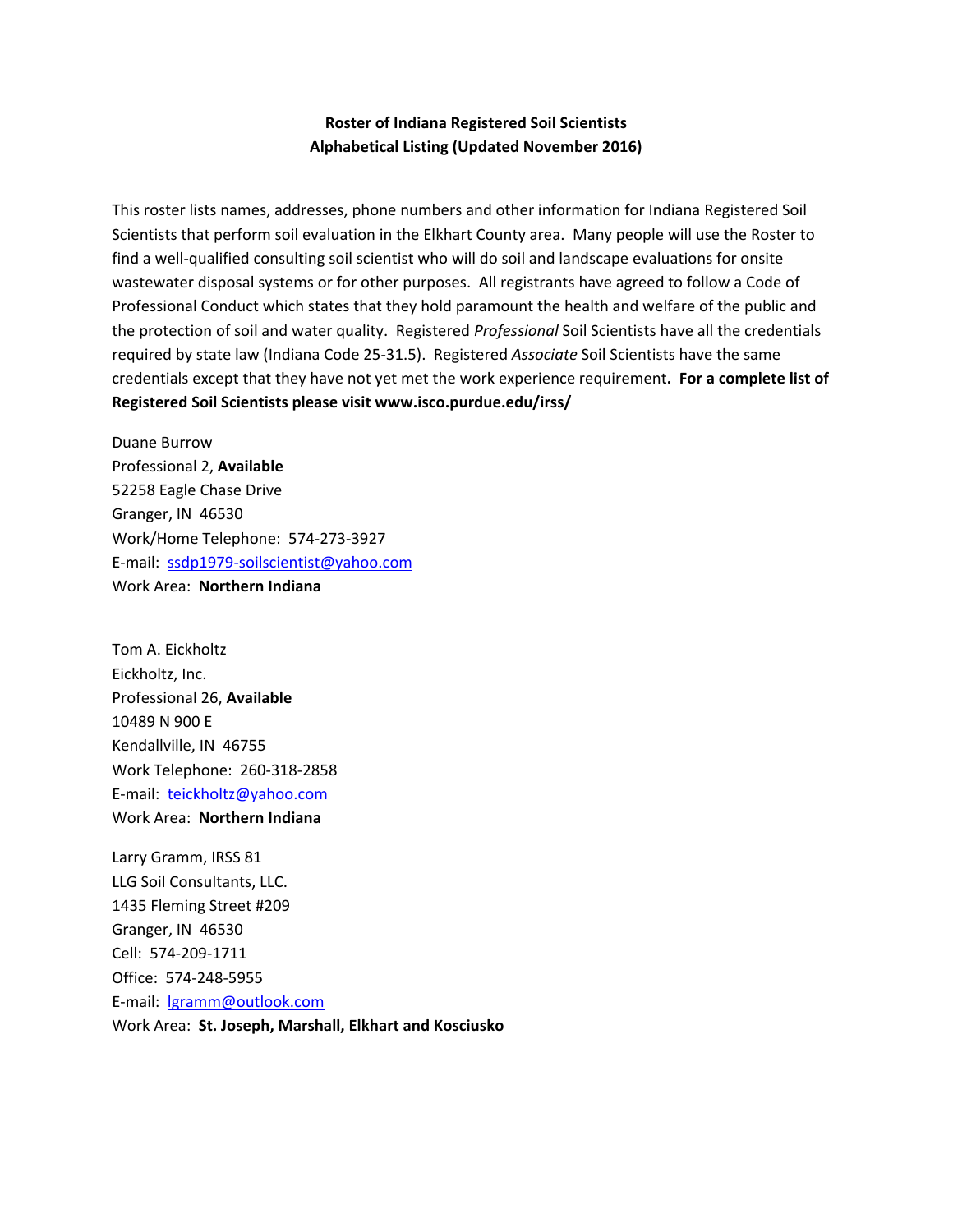John Graveel Professional 34, **Available** Department of Agronomy, Purdue University 915 W. State Street West Lafayette, IN 47907 Work Telephone: 765‐494‐8060 Fax: 765‐496‐2926 E‐mail: jgraveel@purdue.edu Work Area: **Northern Indiana**

Larry Huber Professional 47, **Available** HMESC Inc. P.O. Box 547 Rolling Prairie, IN 46371 Toll‐Free: 800‐477‐0275 Fax: 219‐477‐4923 E‐mail: lhuber51@yahoo.com Work Area: **North Half of Indiana**

Gary Hudson Professional 40, **Available** GSH, Inc. – Soil Consulting P.O. Box 42 Peru, IN 46970 Work Telephone: 574‐382‐5707 Toll Free: 888‐382‐2102 Fax: 574‐382‐5602 E‐mail: garylhudson@yahoo.com Work Area: **North Central Indiana**

Mark S. McClain Professional 79, **Available** CPSS/CPSC/CPESC/RPSS‐IN/PWS 13230 Heroic Way Fishers, IN 46037 Telephone: 765‐212‐7645 (SOIL) E‐mail: mmcclain1313@comcast.net E‐mail: mmcclain1313@gmail.com www.linkedin.com/in/marksmcclain/en Work Area: **State of Indiana**